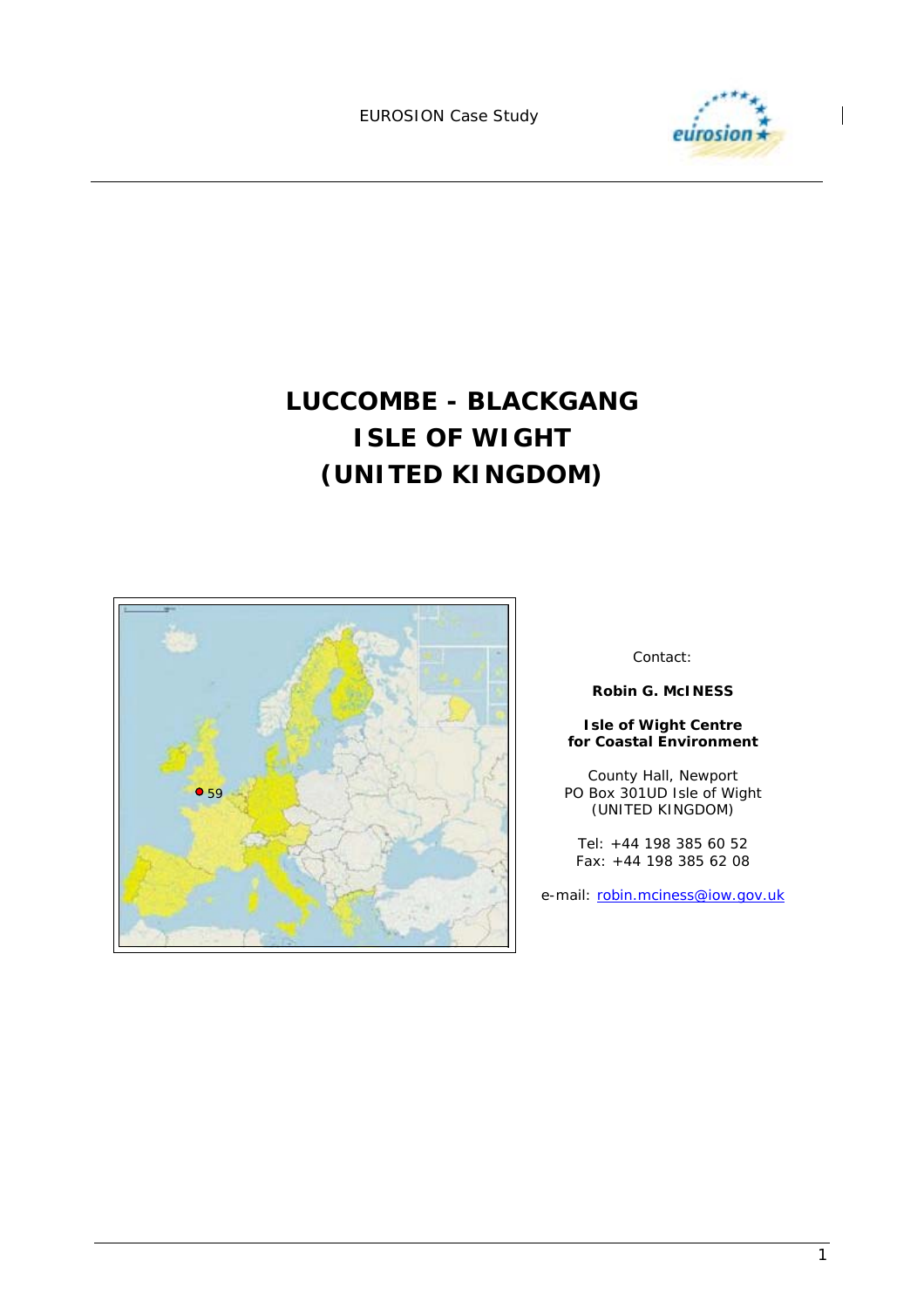

# **1. GENERAL DESCRIPTION OF THE AREA**

The Isle of Wight lies off the South Coast of England. Its 110km dynamic coastline is extremely diverse in terms of its geology and geomorphology and its coastal zone has a high nature conservation value with numerous international, European and national designations. This has resulted in a long history of managing coastal issues and finding innovative ways to reconcile conflicting activities and view points within the coastal zone. The pilot zone to be studied is the Ventnor Undercliff. The Undercliff extends for 12 km along the south coast of the Isle of Wight from Luccombe in the east to Blackgang in the west. The town of Ventnor (population 7,000) is the main residential area, together with the villages of Luccombe, Bonchurch, St Lawrence, Niton and Blackgang.



Fig. 1: Location map of the Ventor Undercliff area (Isle of Wight, UK).

# **1.1. Physical process level**

### **1.1.1 Classification**

#### $\geq$  Sedimentary macrotidal (shingle beaches)

The Ventnor Undercliff is a soft rock landslide complex. The landslides themselves form a zone some 500m to 750m in width. These are fronted by sea cliffs of variable height, ranging from 10 to 80m in elevation.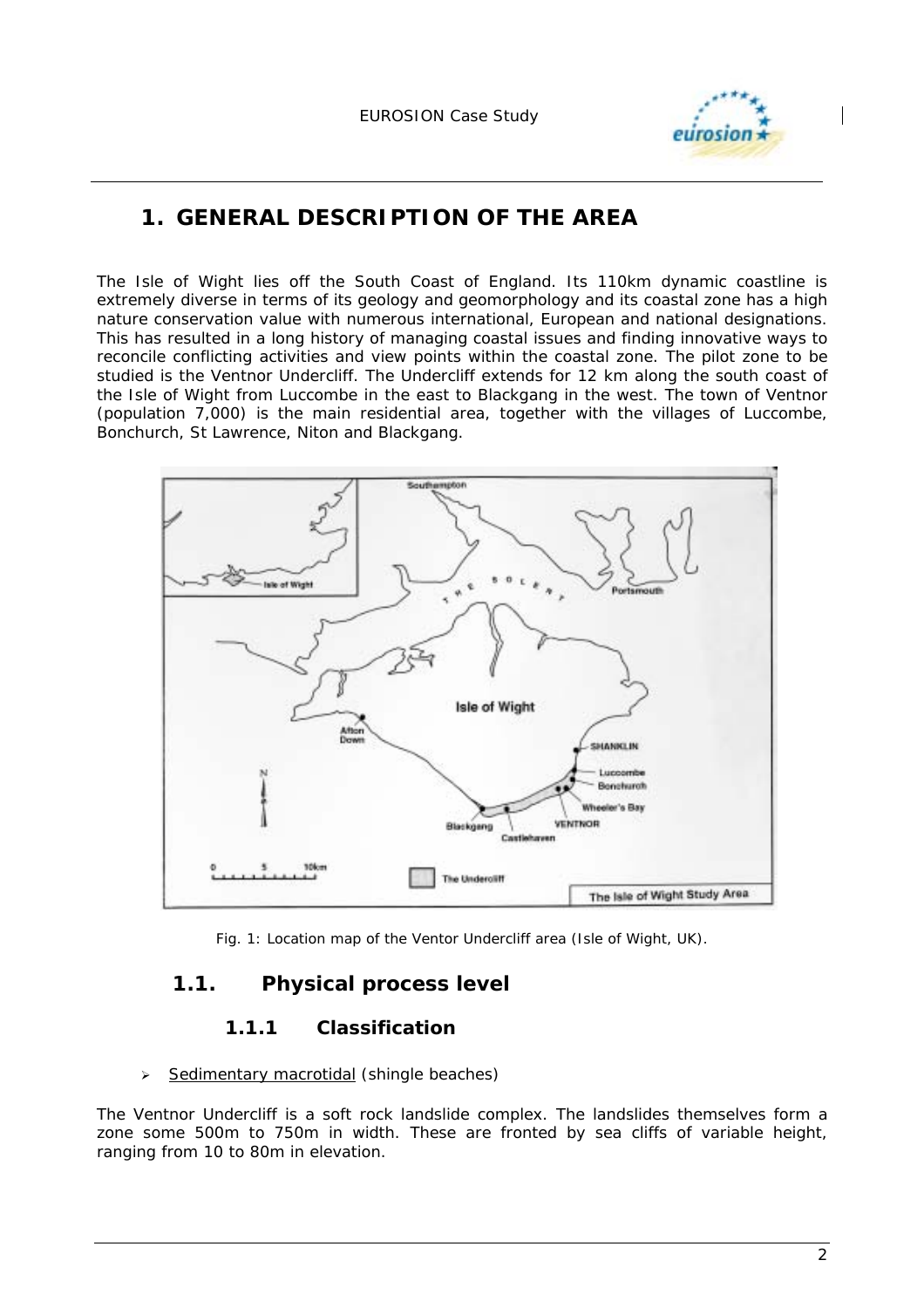



Fig. 2: The Ventnor Undercliff – view East.



Fig. 3: The Ventnor Undercliff – view West.

# **1.1.2 Geology**

The Ventnor Undercliff is formed within the Lower Cretaceous and Chalk outlier of the Island's South Downs. Its unique form results from the operation of marine erosion upon a gently south eastward dipping interbedded sequence of clays and generally weak sandstones.



*Fig. 4: Geomorphological map of the Isle of Wight.* 

Most of the offshore between St Catherine's and western Ventnor consists of bouldery landslide debris but in several small bays there are accumulations of fine to coarse gravels and cobbles. At Ventnor, the beach is made up of relatively coarse sand. Between Wheeler's Bay and Monks Bay there are boulders and small accumulations of shingle.

Erosion of the cliff face along the Undercliff yields a mixture of clay, sand, marl, chert and chalk.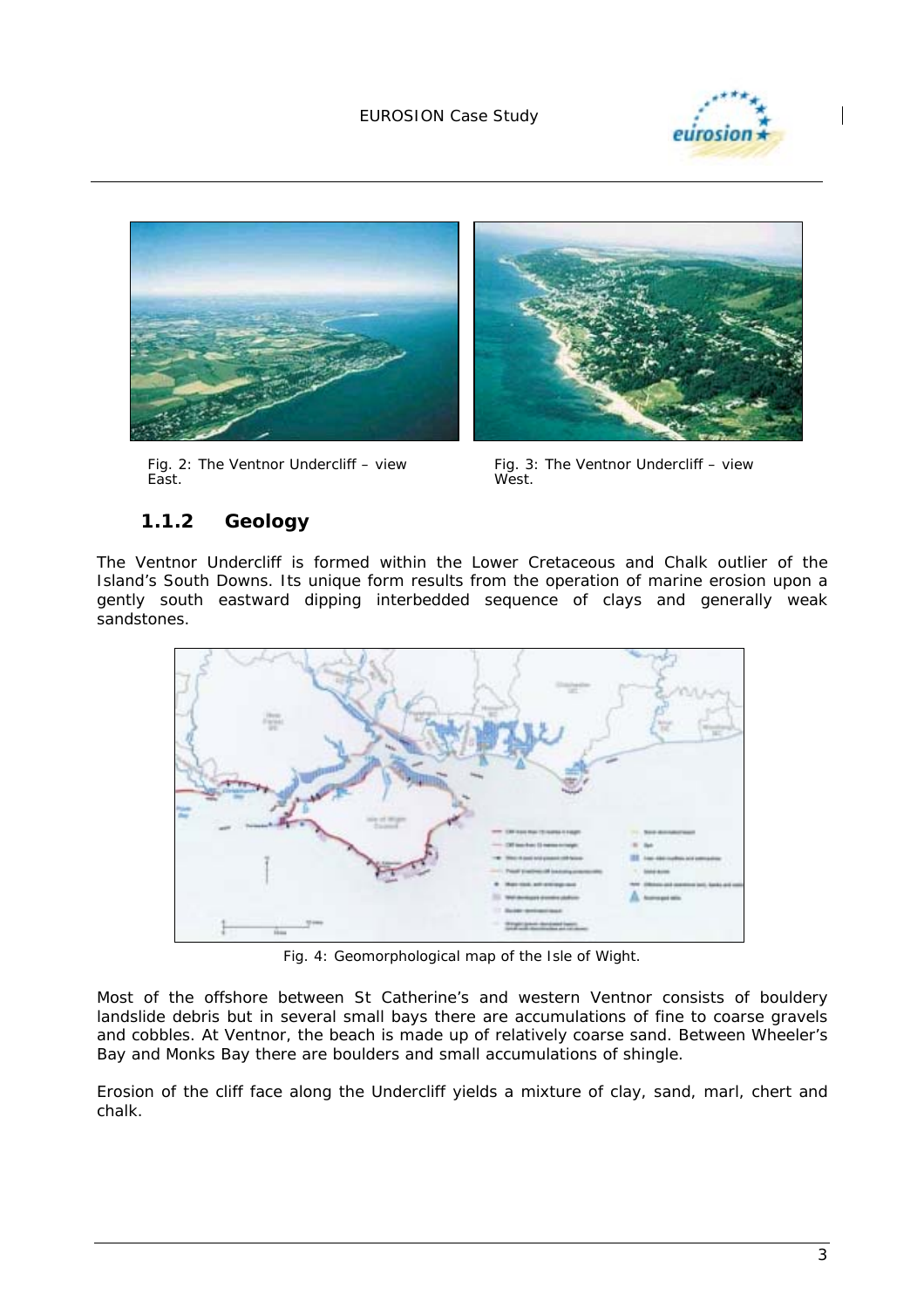

### **1.1.3 Morphology of the coast**

**Blackgang to St. Catherine's***:* this unit as a whole has a history of landslide reactivation, related to complex feedbacks between rates of basal cliff erosion and the unloading of debris stones. Despite the intermittent delivery of large quantities of landslide debris to the foreshore, a lot of it boulder size, beach formation appears inhibited. The cliff toe therefore remains exposed to marine erosion.

**St Catherine's to Ventnor:** this is the classic component of the Undercliff coast, developed in the full succession of the Lower Greensand, Gault Clay, Upper Greensand, and Chalk. A strongly defined free face in the Chalk and Upper Greensand provides a backscar to the landslip complex, which is made up of a number of terrace like features. Several large detached landslide blocks have proved more resistant to marine erosion and coincide with headlands. Intervening bays are cut into softer materials**.**

**Ventnor:** at Ventnor various coast protection structures prevent cliff toe erosion along this frontage. The presence of seawalls along the Esplanade has inhibited beach accumulation. Although small, the beaches at Ventnor have shown relative stability in recent years.

**Wheeler's Bay to Monks Bay:** between Wheeler's Bay, which is fully protected by a stepped wall, groynes and tetrapod defences, and Monks Bay, the coastal cliffs are developed in landslide material, but with some exposure of the sandrock. At Monks Bay there is a detached breakwater together with beach re-nourishment, cliff re-grading and stabilisation measures.

The relief of the majority of the seabed around the island is fairly slight, with large areas effectively featureless. Offshore of the study area is an inclosed deep channel, St Catherine's Deep, which is up to 80 m below the adjacent seabed. This is considered a relic valley, maybe an ancient estuary mouth as it is too deep to have been created by recent waves and tide.



*Fig. 5: Offshore bathymetry map of the Isle of Wight.*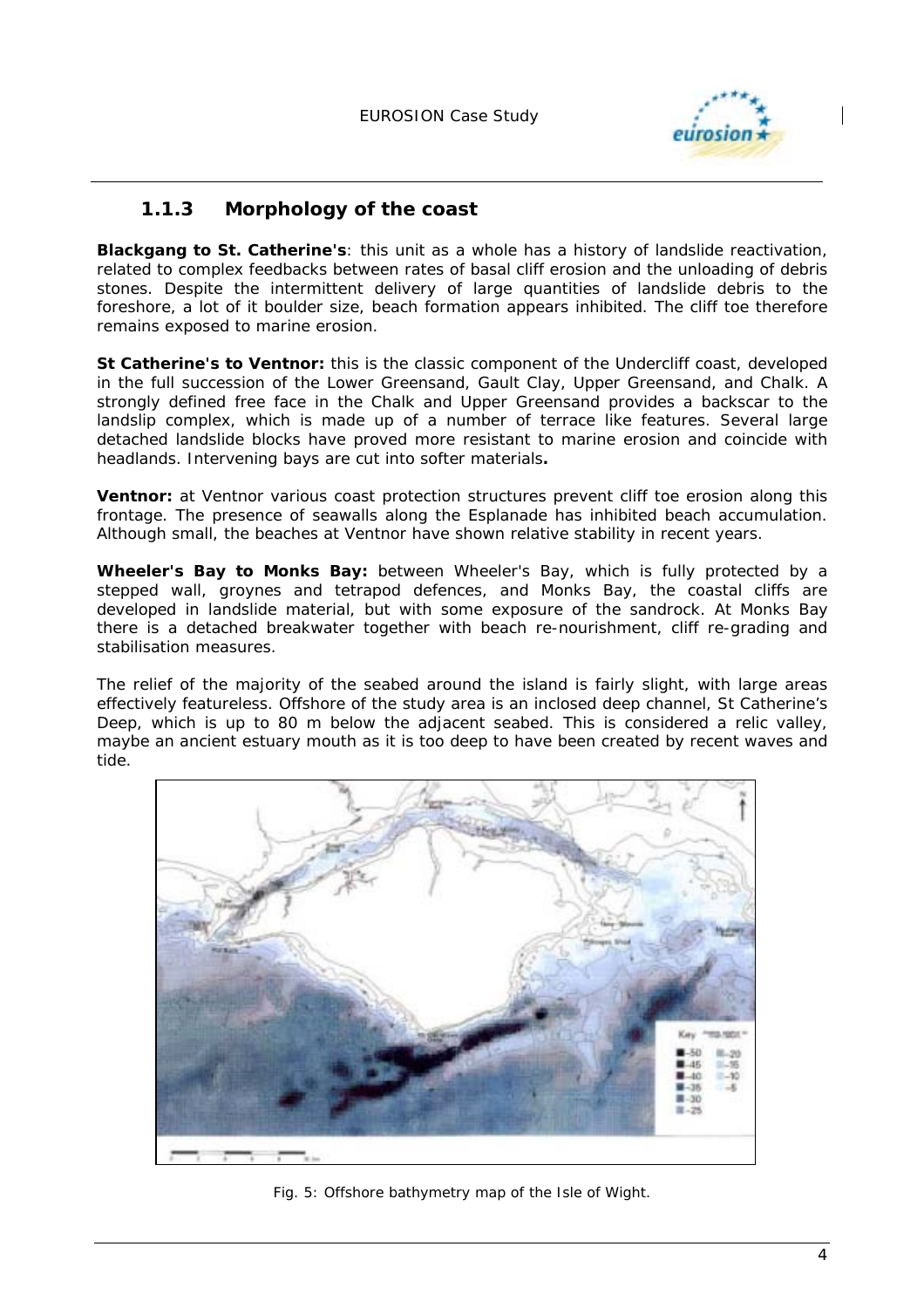

#### **1.1.4 Physical processes**

Waves of exceptional energy have the capacity to move sediments from offshore sources. In the Ventnor beach area, net sand migration in the offshore zone would appear to be west to east, induced by wave action in combination with spring ebb and flood tide currents.

Recent trends in sea level rise are most relevant. Tide gauge measurements provides estimations from 2.0mm/yr to 4.0-5.0mm/yr. A combined future rate of sea-level rise of 6mm/yr, equivalent to the DEFRA south coast allowance is applicable to the Island generally, although the Solent shores may experience more rapid rates due to local subsidence. Future sea level rise is likely therefore to be more rapid than any rates recorded for this region over the past 5,000-6,000 years and has serious implications for shoreline management.



*Fig. 6: Tidal currents and wave energy impact on the coast of the Isle of Wight.*

### **1.1.5 Erosion**

Sediment input in the study area was almost entirely derived from Cretaceous sands, silts and clays. There is a very limited fluvial input to the system from 4 rivers along the south coast totally less than 100m<sup>3</sup>/yr of fine sediment. The total supply rate is in the order of 120,000m<sup>3</sup>/yr. The erosion over a period of 75 years, considering the predicted retreat "without defences", varies between 60m and 180m.

Fine sediments are transported offshore, coarse material may remain within the confines of each bay. Generally, the pocket beaches within the coves and bays along the study frontage exhibit easterly drift. The causes of erosion are due to: south-westerly storm waves and coastal landsliding.

Most of the frontage between Ventnor and Monks Bay has been protected over the past 100 years and cliff recession is now too slow to be measured accurately. Mean pre-protection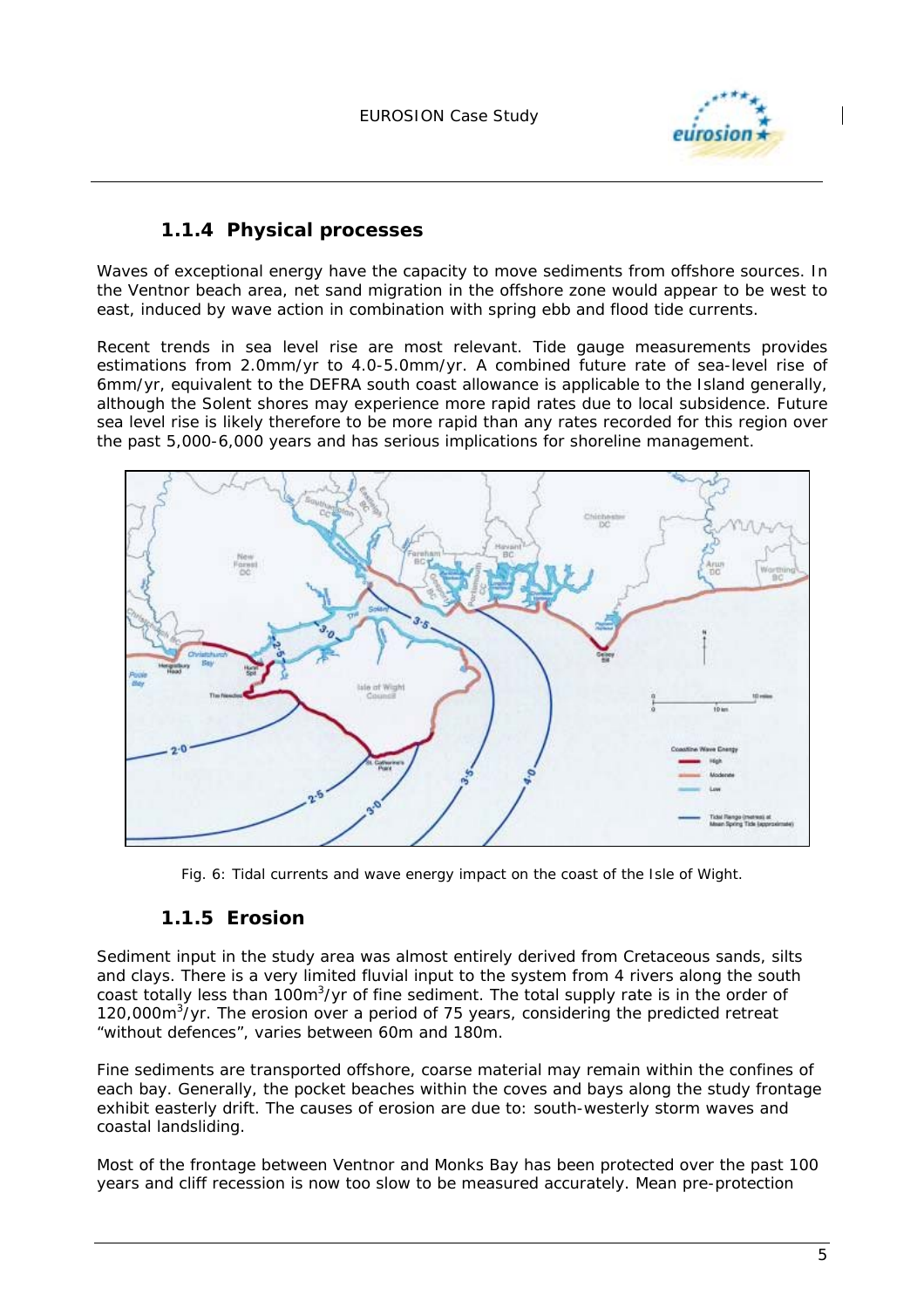#### EUROSION Case Study





recession of 0.43m per year recorded between 1866 and 1909 indicated the possible cliff behaviour should defences be removed.

*Fig. 7: Sediment transport – inputs, pathways, stores and sinks – of the Isle of Wight.* 

### **1.2. Socio-economic aspects**

### **1.2.1 Population rate**

The permanent population of Ventnor and the Undercliff is 7000 inhabitants.

#### **1.2.2 Major functions of the coastal zone**

- ! **Transports:** the principle road A3055, which continues round the whole of the coastline of the Isle of Wight, runs from east to west through Bonchurch, Ventnor and Niton to Blackgang and on to the West Wight. A second important road, B3327 Newport Road, leads from the town of Ventnor to Newport. A railway line extended down the east coast of the Island from Ryde to Ventnor up until 1966 but, as a result of cuts in the rail programme at that time, the route terminated at Shanklin four miles to the north of the town of Ventnor. The main roads through the Undercliff are affected by the combined effects of coastal erosion and ground instability at several locations and remedial works are currently in progress to reopen the main road between Ventnor and Niton.
- > **Tourism:** Ventnor has a popular bathing beach where boating and fishing are encouraged. A number of other tourist attractions are located within and around Ventnor. The beach at Ventnor is a relatively popular traditional beach with an esplanade and beach activities centring around swimming, surfing, and beach fishing.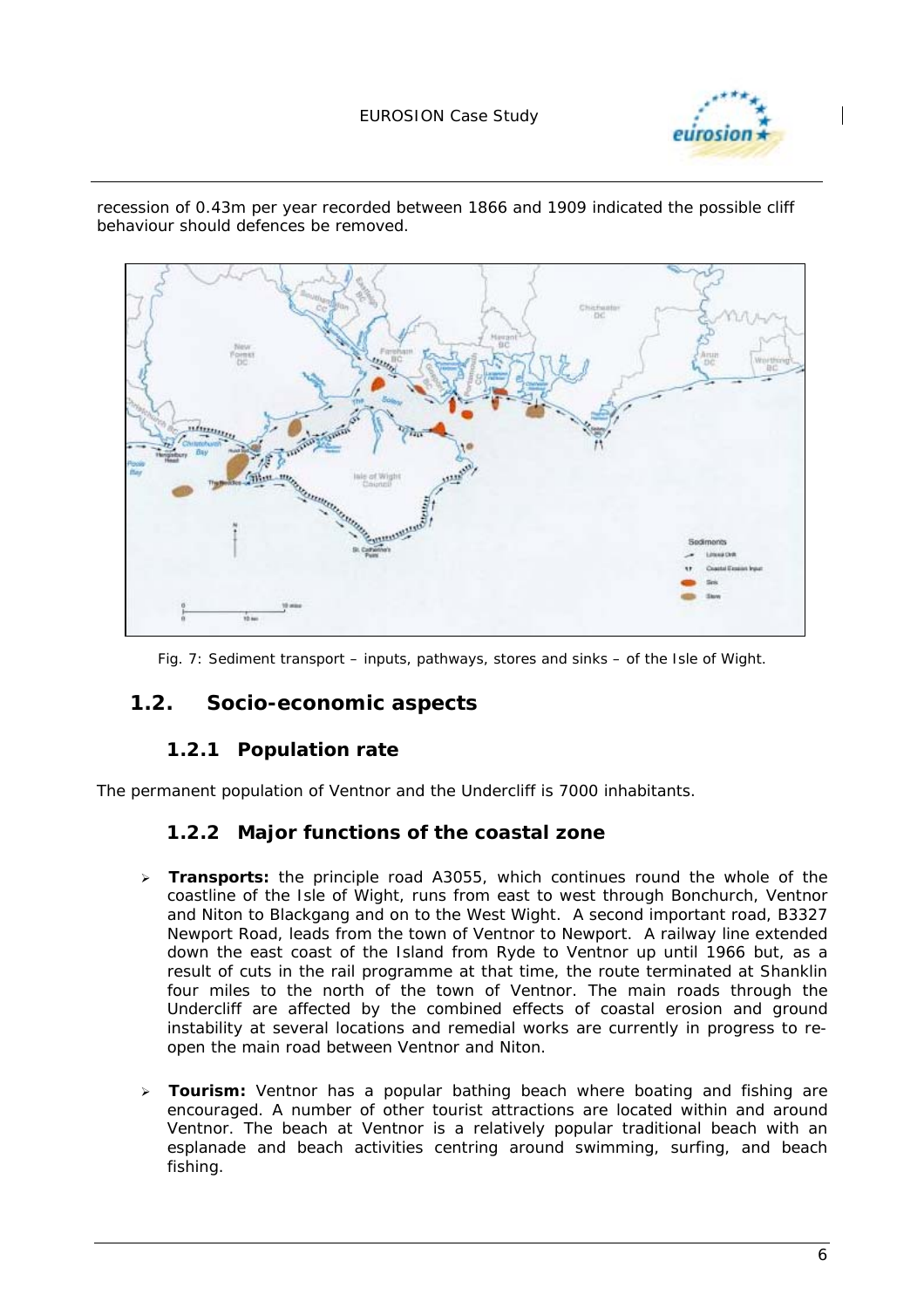

- ! **Ships and ports:** up until 1993 there was a pier at Ventnor but this has been closed for a number of years prior to then because of its poor structural conditions. The pier was demolished in 1993 following a fire. It is proposed to construct a small fair weather yacht haven at Ventnor. The harbour will fulfil both commercial and amenity purposes.
- ! **Fisheries and aquaculture:** there is a small commercial fishing operation that operates from Ventnor beach. This business consists of a small shop on the seafront and a fleet of two 20ft boats.
- ! **Urbanisation:** the town of Ventnor is the main urbanised area in this study area. Either side of this town are the settlements of Bonchurch and St. Lawrence which are semi-urbanised areas and provide a transition between the town and areas of open countryside.
- ! **Water management:** the EC Bathing Water Directive and Waste Water Directive set out minimum standards for the quality of bathing waters and sewage disposal into the sea. Sewage in the Ventnor area is collected into a sewage transfer station holding tank located beneath an observation platform on Ventnor seafront and then is pumped up through the town to a new treatment works and long sea outfall at Sandown.

## **1.2.3 Land uses**

Many parts of the Undercliff have remained relatively stable and support a mix of landuses including towns and villages. The Bonchurch Landslips are designated SSSI and form part of the Solent and Isle of Wight maritime CSAC, because of the vegetated sea cliffs. The site is of value both for its flora and fauna and the geomorphological interest of its mass movement features. The whole of the coastline between St Catherine's Point and Ventnor was found to be of entomological interest, in a report commissioned by the Nature Conservancy Council in 1991.

## **1.2.4 Assessment of capital at risk**

Capital assets in the Undercliff study area comprise land, property and infrastructure as well as the lives of the 7,000 local residents and visitors. Bearing in mind that the whole of the Undercliff study area is a major coastal landslide complex with a resident population, it is vital that coast protection measures are put in place where economically justifiable to reduce the impact of coastal erosion in terms of promoting ground instability.

At this time a major ground investigation is being undertaken in order to supplement geomorphological mapping undertaken previously and this study forms part of a quantitative risk assessment for central Ventnor which will further inform the planning process and assess whether there are any further engineering measures in addition to coast protection that can be undertaken to try and reduce the ground movement problem.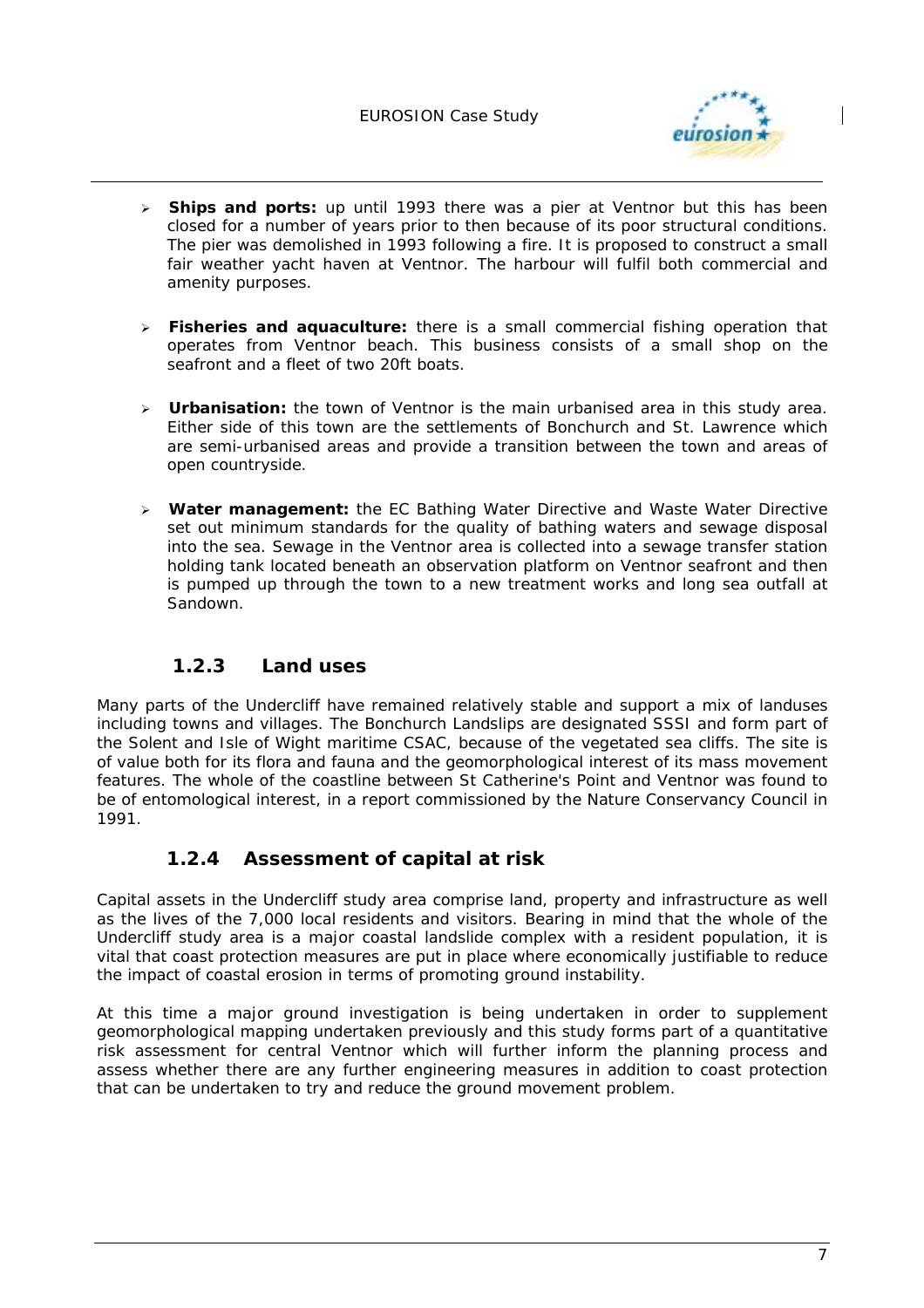#### EUROSION Case Study





*Fig. 8: Houses in serious risk of damage by cliff destruction.*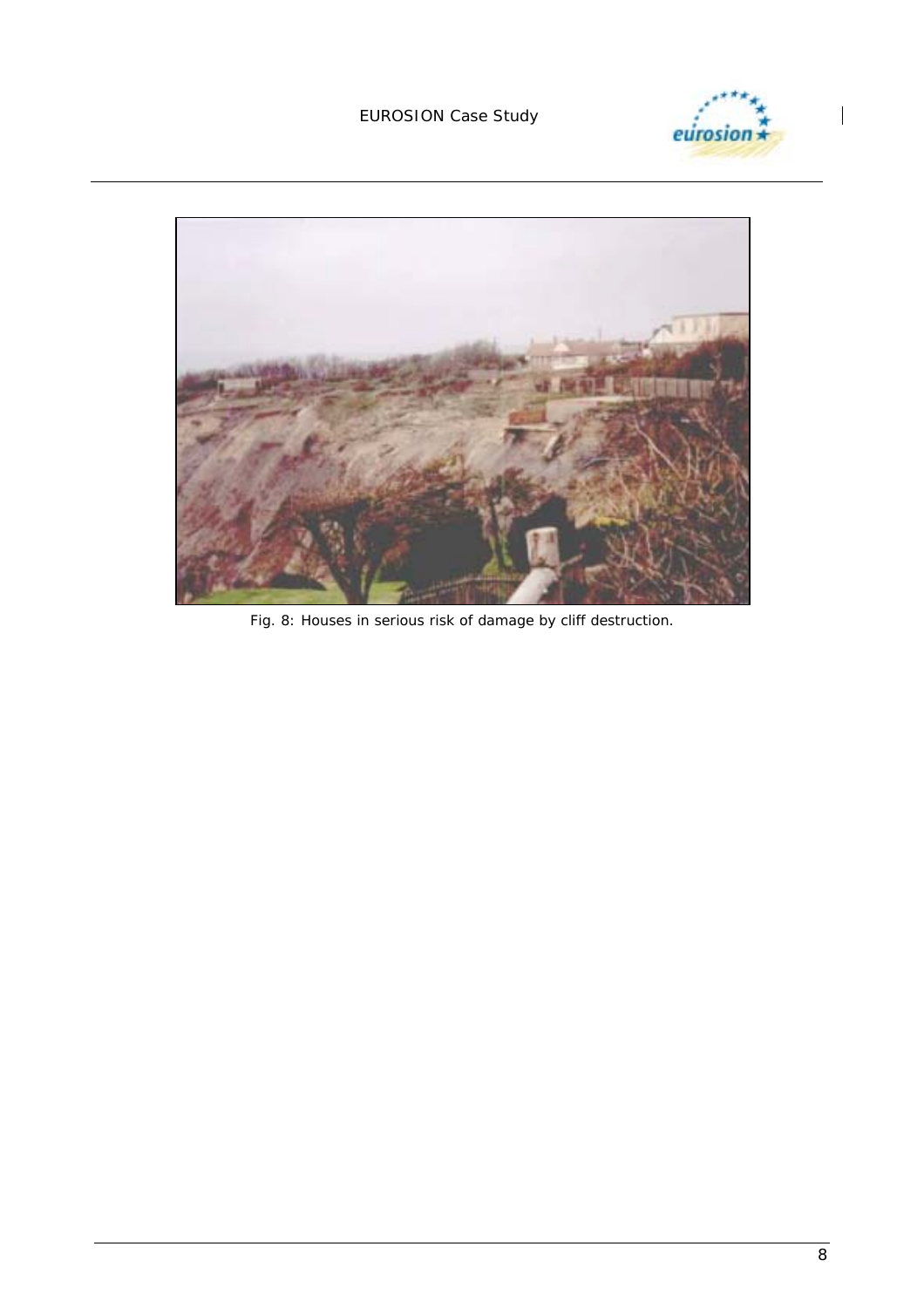

# **2. PROBLEM DESCRIPTION**

## **2.1. Eroding sites**

Ventnor Undercliff area can be divided into 6 zones:

- ! From *Horse Ledge to Monks Bay* (VEN 1): in this unit cliffs are predominant and rise to 100m. This cliffs are formed in less resistant lithologies, resulting in instability. The predicted retreat is between 20m to 225m.
- ! From *Monks Bay to Steephill Cove* (VEN 2): in this unit the retreat is estimated between 60m and 140m. This is a risk for commercial, recreational and tourist structures.
- ! From *Steephill Cove to east of Binnel Bay* (VEN 3): in this unit cliffs are developed in landslide debris. In this cliffs, erosion of softer material has created bays. The expected erosion trend is between 80 m and 120m.
- ! From *east of Binnel Bay to Puckaster Point* (VEN 4): the erosion trend is betwwen 80m and 120m. The result of such retreat would be the loss of much undeveloped and agricultural land along the cliff top.
- ! From *Puckaster Point to West of Castlehaven*(VEN 5): in this unit the retreat of coast would result in the loss of substantial area of housing along the cliff top and agricultural and undeveloped land. The erosion predicted is between 100m and 180m.
- ! From *Castlehaven to St Catherines Point* (VEN 6): along this stretch of coast the cliffs are developed in landslide debris, with the beach predominantly formed of landslide debris including boulders. The predicted retreat for this unit is 75m. This would mean the loss of the Castlehaven camp site, cliff top agricultural land, and the lighthouse.

# **2.2. Impacts**

An understanding of the Undercliff landslide complex has allowed the development of a landslide management strategy which has assisted the development of policies to combat coastal erosion thereby reducing ground instability.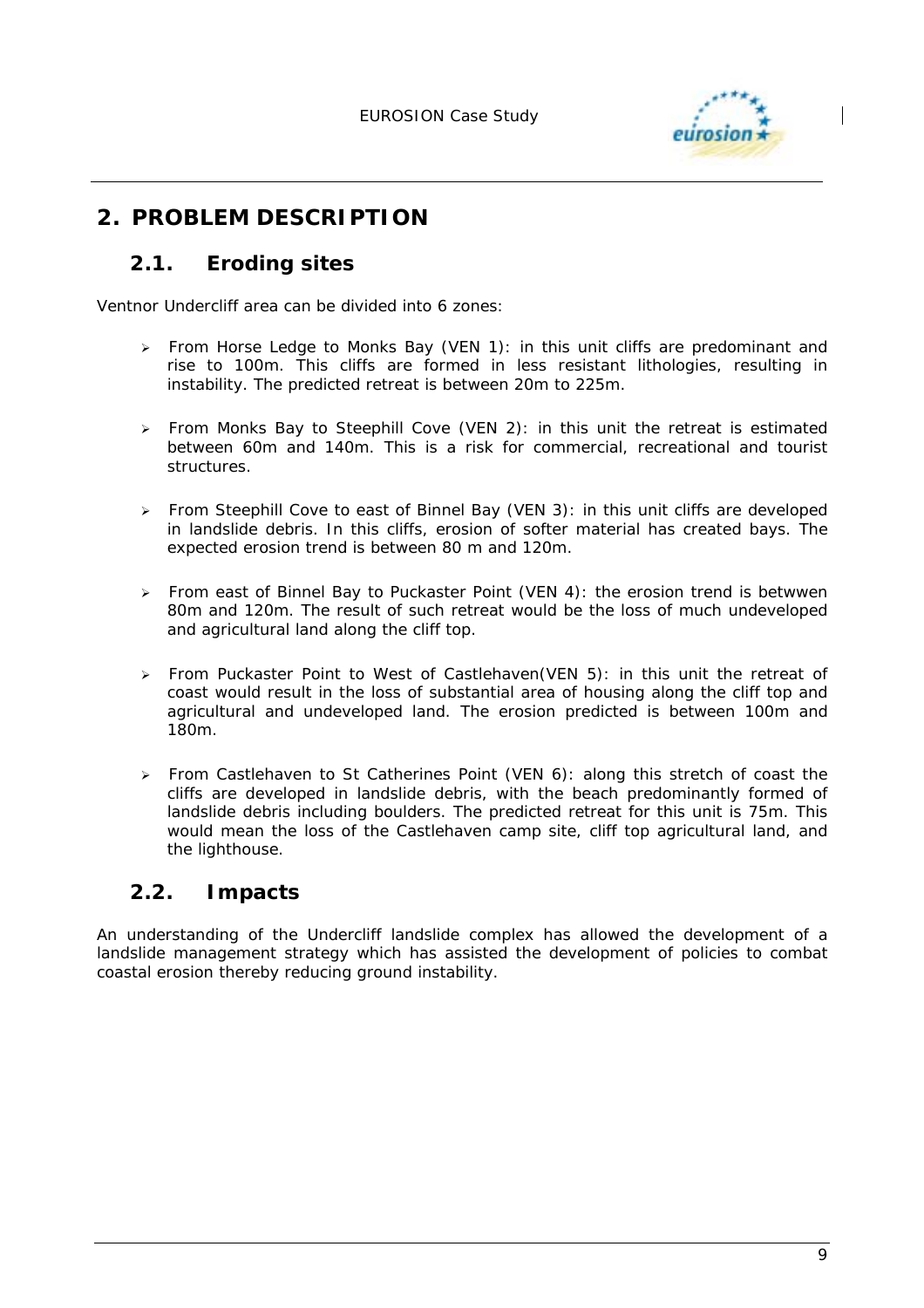EUROSION Case Study





*Fig. 9: Severe damage to the A3055 as a result of coastal erosion and ground instability.* 

This understanding of ground conditions has enabled an assessment to be made of the relative susceptibility of assets including properties, roads and other infrastructures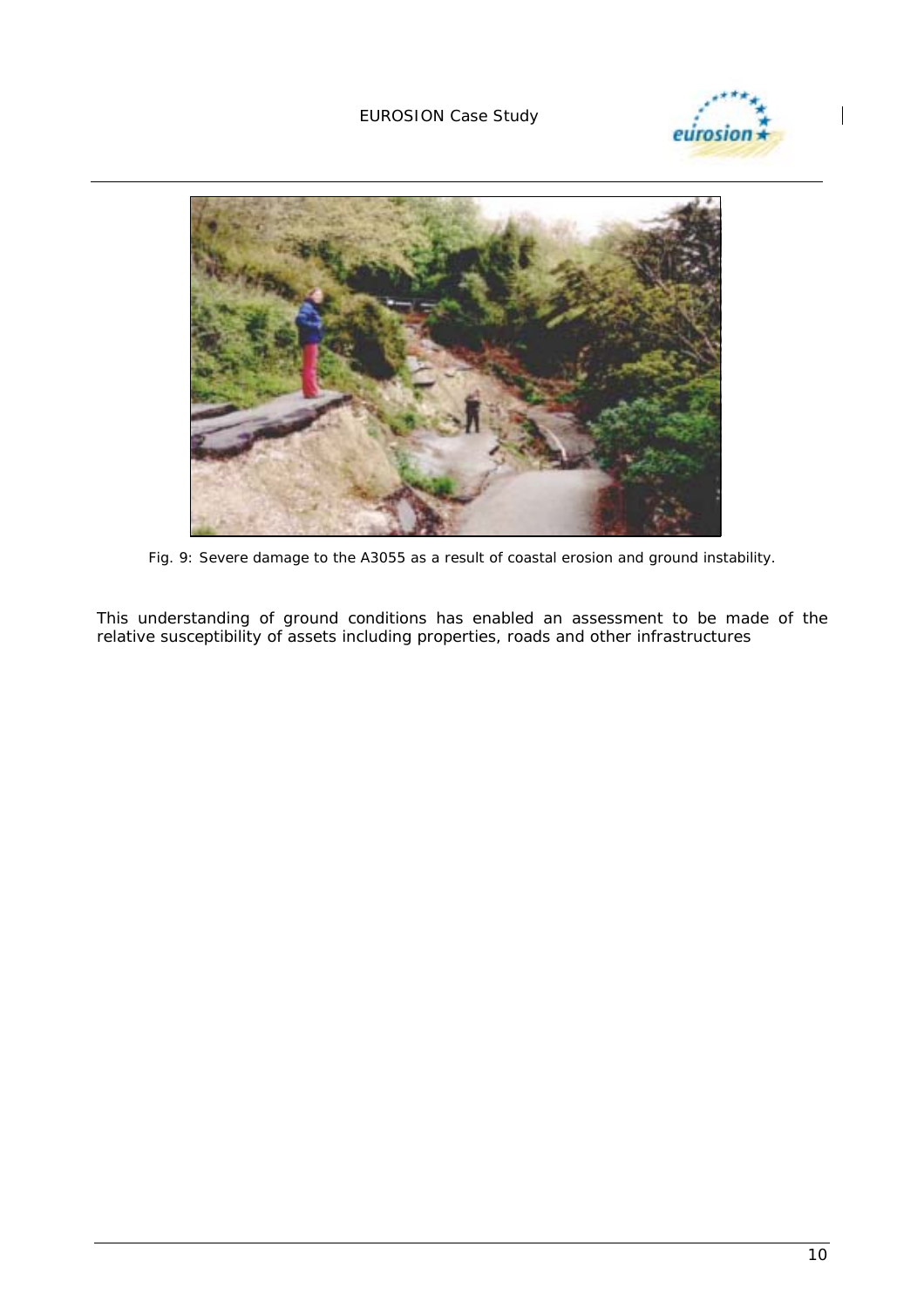

# **3. SOLUTIONS/MEASURES**

# **3.1. Policy options**

The Shoreline Management Plan, which was ratified by the council in 1997, set out the strategic coastal defence policies for the entire length of the Isle of Wight coastline.



*Fig. 10: The Shoreline Management Plan units.* 

The process unit in the Ventnor area was broken down into 6 management units and the policies decided as follows:

- $\triangleright$  VEN 1 Managed realignment
- $\triangleright$  VEN 2 Hold the line
- $\triangleright$  VEN 3 Managed realignment
- > VEN 4 Managed realignment
- $\triangleright$  VEN 5 Hold the line
- $\triangleright$  VEN 6 Do nothing

# **3.2. Strategy**

The shoreline management plan, as mentioned above, demonstrates that the chosen strategy is tailored to the coastal unit involved. When the strategy "hold the line" is considered, mostly hard measures are applied.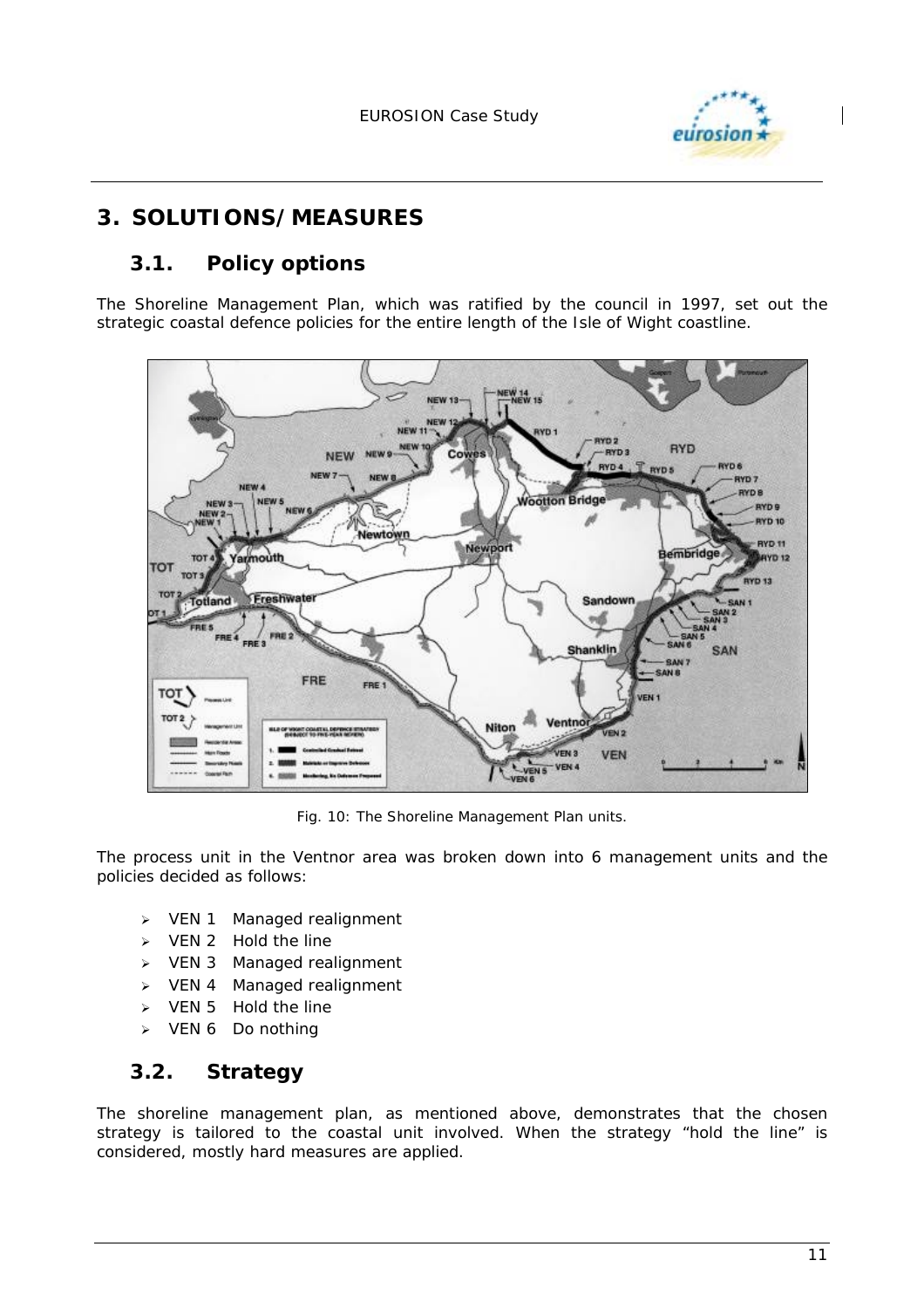

# **3.3. Technical measures**

### **3.3.1 Historic measures**

Coastal defences have existed along the developed frontages of the study area since 1850 when the Esplanade was constructed at Ventnor. These were the only defences in place in the Undercliff except for some Victorian timber groins. First defences were extended eastward from Ventnor to Bonchurch and then westwards to Steephill Cove. This programme of work has provided protection to the historically important and culturally significant town of Ventnor and the village of Bonchurch. Coastal Protection has been based on sound scientific evidence and has not been unduly influenced by politics.

# **3.3.2 Type / Technical details**

| Wheeler's Bay  | Seawall                       | 1980s |
|----------------|-------------------------------|-------|
| Ventnor Bay    | Concrete wall and apron       | 1900s |
|                | Masonry wall                  | 1900  |
|                | Concrete apron                | 1987  |
| Western cliffs | Rock revetment                | 1995  |
| Steephill Cove | Concrete wall, rock revetment | 1900s |
|                | Rock groins                   |       |
| Woody Bay      | Protection scheme             | 1992  |

From *Bonchurch to Wheeler's Bay*: groins, rock breakwater, shore parallel offshore breakwater. Recent defences at Monks Bay with crests heights +4m and +3m, and the revetment at Horseshoe Bay with crest height +4.5m are in good condition. The seawall at Wheeler's Bay is in fair condition with a crest height of 4.1m and dates from the late 1980s.

The *Cowlease frontage of Ventnor* is protected by an 80m sloped block wall (crest height +6m) with concrete apron, toe pilling and armour, and a 100m block wall (crest height

+4,3m). Along Ventnor Bay there is a bullnose concrete wall protected by concrete tetra pods at its toe, and an early 1900s concrete wall and apron, which has more recent steel toe pilling.

Along *Ventnor Esplanade*, much of the 500m length of masonry wall built around 1900 has been reconstructed with crest height varying from +5.9m down to +4.9m. At the western end of the bay there are rock revetment in good condition with a crest height of  $+2.3$ m.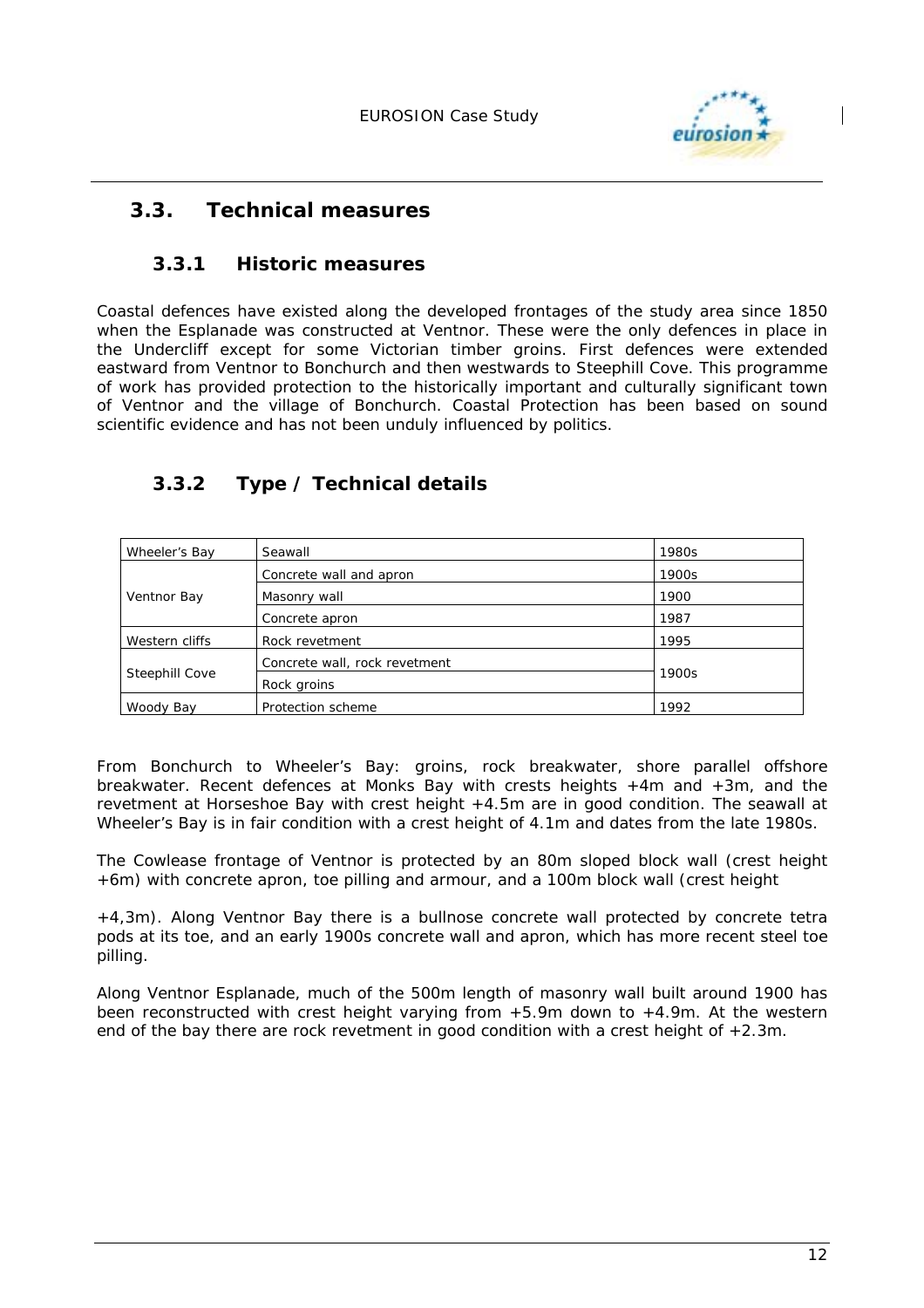



*Fig. 11: Coastal Defence and Protection map of the Isle of Wight.*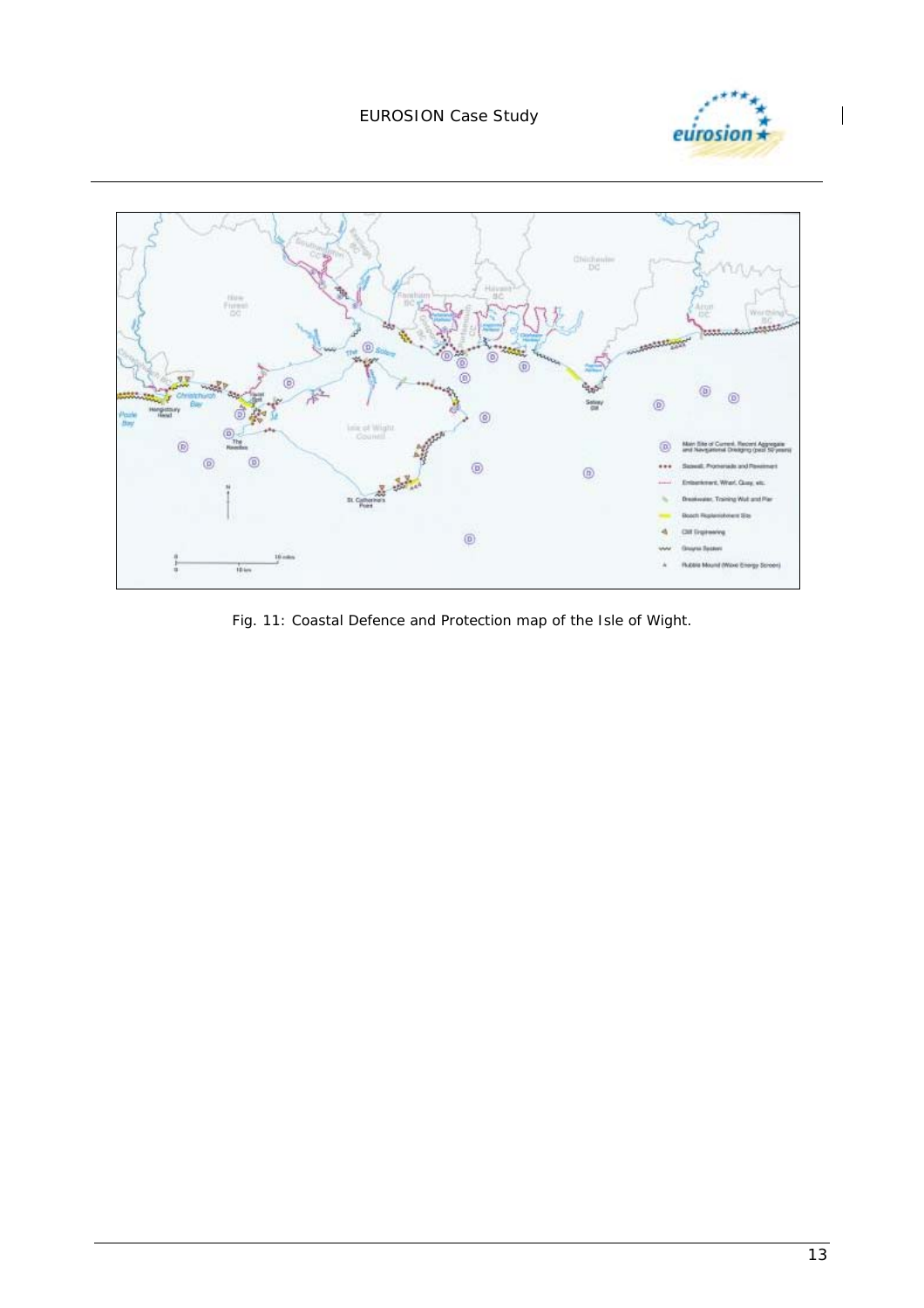

# **4. EFFECTS AND LESSONS LEARNT**

## **4.1. Effects related to erosion**

The immediately effects related to cliff recession are the loss of coastal land.

# **4.2. Effects related to socio-economic aspects**

Residents along the Undercliff have in the past welcomed the provision of coastal defences. This is primarily because the coastal protection works have provided long-term protection for their properties and land. In such an area that is highly active in term of ground movement, properties are at risk of subsidence and have been lost in the past to the processes of landsliding and erosion. The population of Ventnor therefore recognises the profound benefits that engineering works have. There is also a financial benefit, as house prices are often higher in protected areas and insurance premiums will be lower.

# **4.3. Effects in neighbouring regions**

Practically the entire extension of the pilot site is under erosion.

# **4.4. Relation with ICZM**

The ultimate aim of coastal management in the UK is stated by the former Department of the Environment in its report Managing the coast as the achievement of "sustainable use". A huge range of management plans and strategies have been developed to work towards achieving this aim. Although it is recognised that coastal management plans will not deliver sustainable use, in many areas they form an important part of the ICZM process. They can provide a focus for bringing people together and increasingly open up important opportunities for co-ordinating the range of bodies and interest groups in the coastal zone, providing mechanisms for resolving conflicts.

## **4.5. Conclusions**

## **Effectiveness**

All the typical defences analysed, covering defences at Horsehoe Bay, Cowslease and the Western Esplanade at Ventnor; at Wheelers Bay, and the defences at Cowslease and the Eastern Esplanade appear to achieve appropriate service levels though the risks to property are higher than perhaps is ideal.

The one exception is at Steephill cove where a case exists for the upgrading of defences to a uniform standard over the whole frontage.

The Councils work on coastal protection in recent years has identified the need for development of sustainable solutions to address the problems of coastal erosion sustainability in the study area. This has been achieved through an improved understanding of coastal evolution and natural coastal processes as set out in the SMP.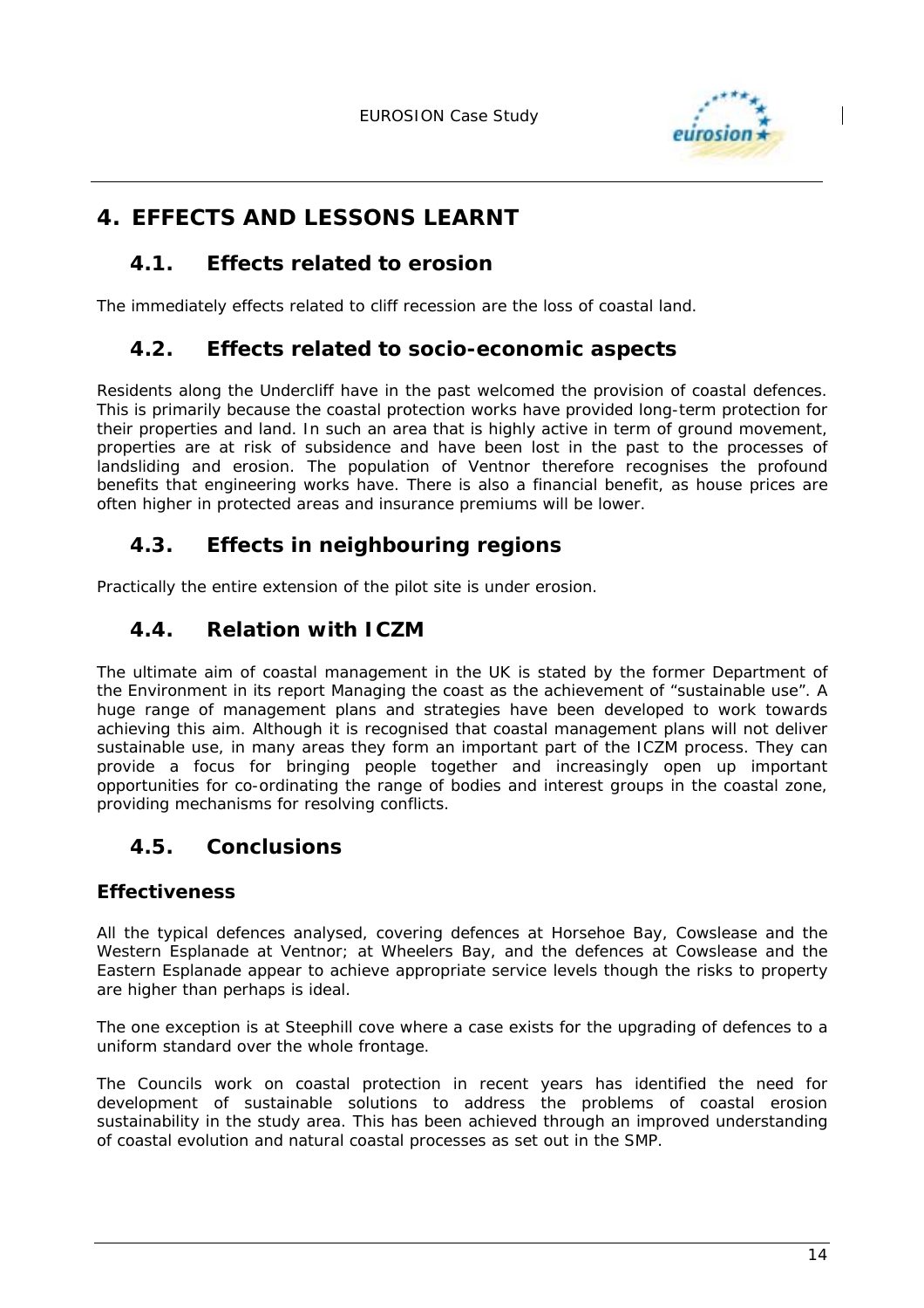

# **Gaps in information**

Relevant information gaps at local and national level do not exist. One of the weaknesses in terms of research undertaken by Universities and other scientific institutions is often the inadequate dissemination arrangements. This has been highlighted in a report published by CIRIA entitled 'Maximizing the Use and Exchange of Coastal Data' (2000).